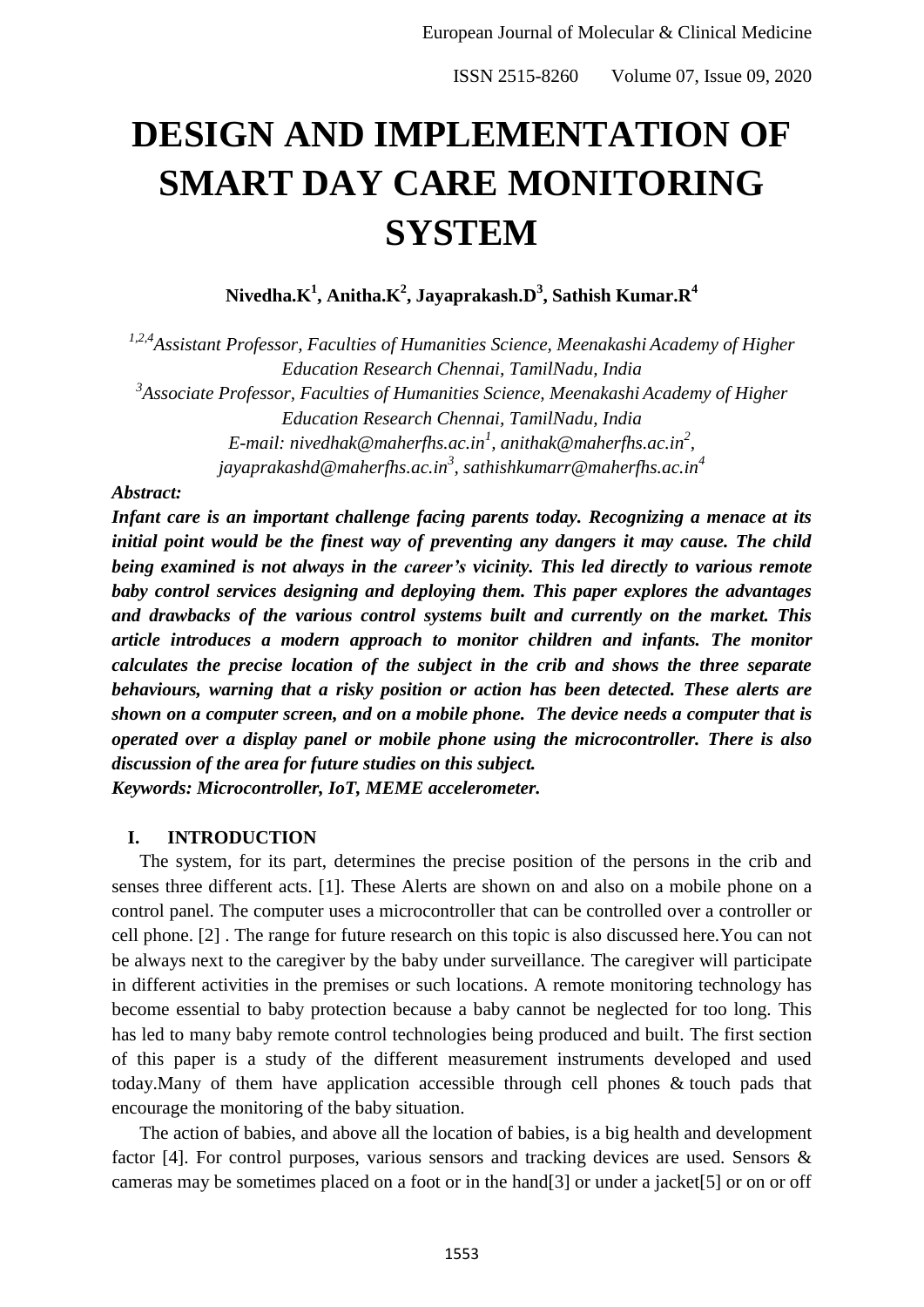ISSN 2515-8260 Volume 07, Issue 09, 2020

the night side [6],[7]. Such remote sensor systems are fitted with ultrasonic sensors and cameras.

The following paper is as follows. The flow map of this project is given in Section II. The suggested approach is laid out in Section III and its functioning. The analyses and discussions are discussed in Section IV. Section V ends respectively with the end.

## **II. FLOW CHART**



**Fig 1** Flow chart for the proposed system

### **III. PROPOSED SYSTEM**

Figure 2 illustrates the block diagram of the proposed framework which constitutes of sound sensor, rain sensor, servo motor, GSM module and a controller. Here, overall components are powered by a 6V battery. Sound sensor is used to detect the abnormal high pitch of sound, which may use to indicate the cry of a baby. Whenever such sound arises our proposed system is designed to activate the servo motor and toggle the cradle. In order to make the baby sleep or to make him/her calm. Rain sensor is used to track the status of the diaper, and to notify the parents if the baby urinates his/her inners.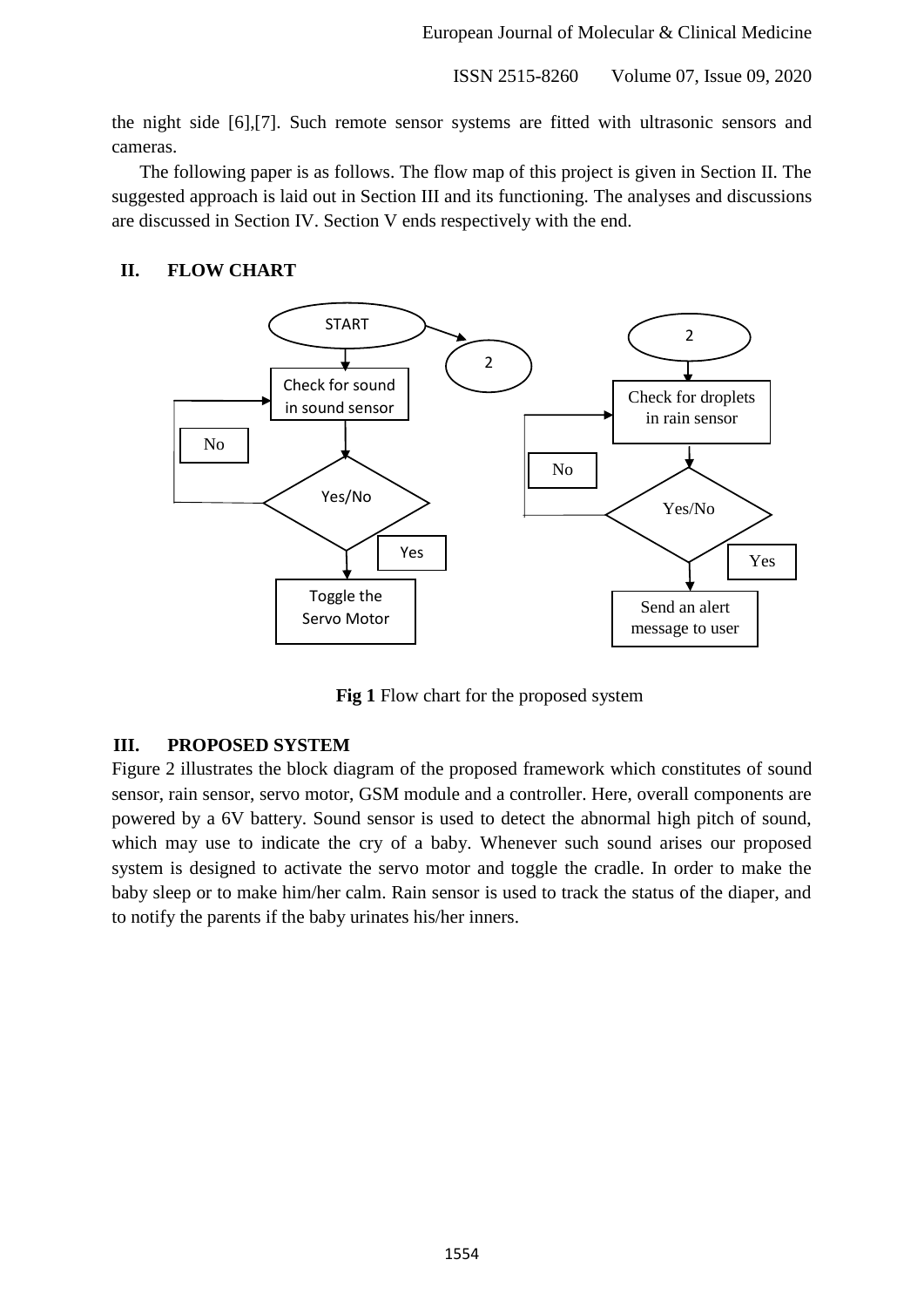ISSN 2515-8260 Volume 07, Issue 09, 2020



**Fig 2** Proposed device block diagram

### **IV. RESULTS & DISCUSSIONS**



**Fig 3** Implementing hardware of the device suggested

The implementation of the proposed method is seen in Figure 3 above. Sound sensor is used to detect the abnormal high pitch of sound, which may use to indicate the cry of a baby. Whenever such sound arises our proposed system is designed to activate the servo motor and toggle the cradle. In order to make the baby sleep or to make him/her calm. Rain sensor is used to track the status of the diaper, and to notify the parents if the baby urinates his/her inners. This gives the required information to the caregiver or the parents some vital information's.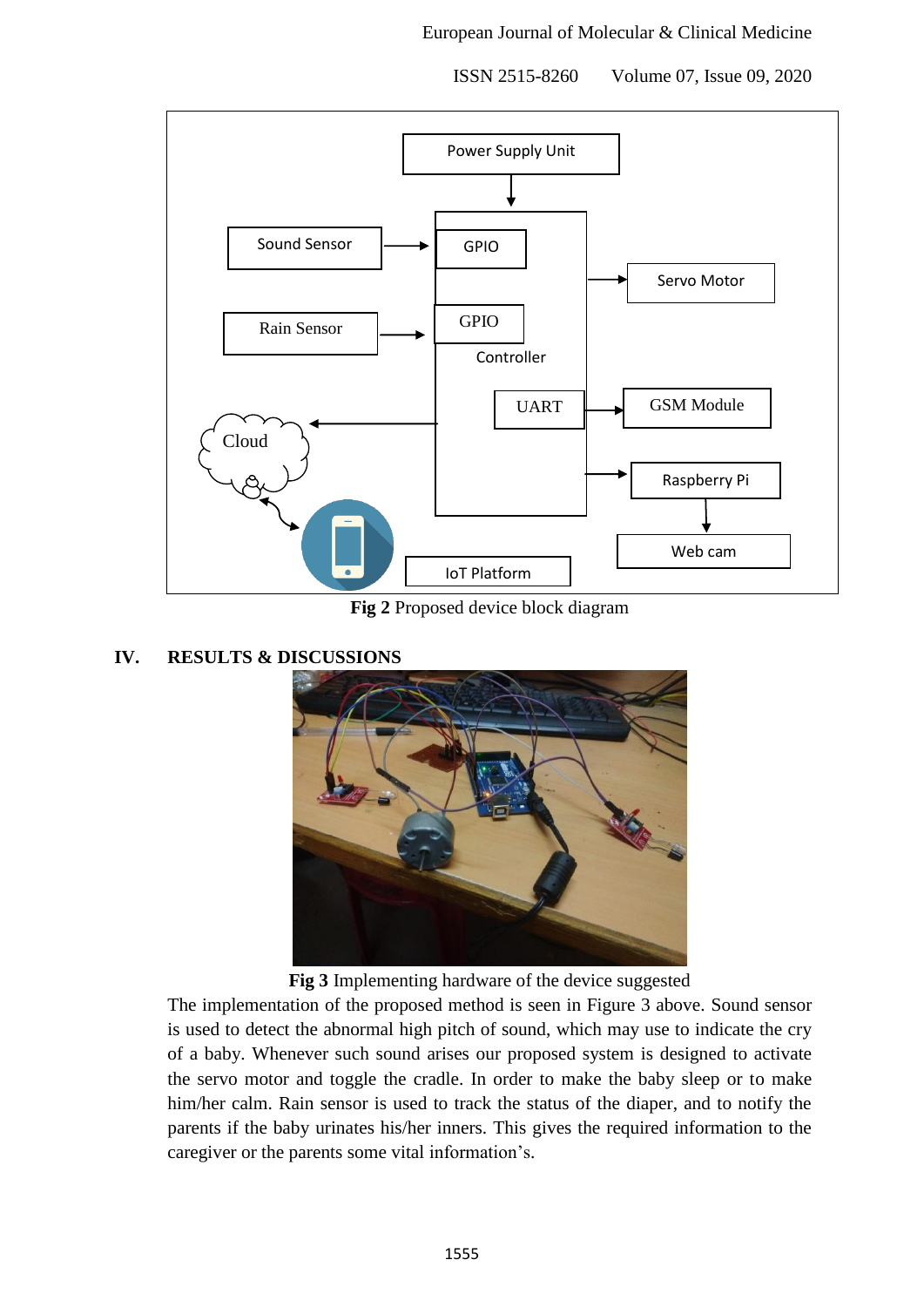80 70 Seep disturbance rate (%) 60 50 Traditional cradle without auto 40 swing facility 30 Cradle with toy, auto swing and monitoring facility 20 10  $\Omega$  $\overline{c}$ A B D **Babies** 

ISSN 2515-8260 Volume 07, Issue 09, 2020

**Fig 4** Traditional Cradle vs. Suggested Cradle

It is noticed that with the assistance of the suggested crib design the child gets greater attention. It also ensures infant protection.

### **V. CONCLUSIONS**

Baby treatment is hard issue worldwide. It is really necessary responsibility because they are our future. Although the mother's lap is ideal for a child, this system is designed in view of the need for the contemporary world and the relevance of baby care. This program is cost-effective and easy to use to help working parents do their task. Video surveillance is facilitated from most widely used android mobile phones. In coming years, this framework may be expanded by more features such as IR(Infrared) for night mode.

### **REFERENCES**

- 1. Yuvaraju, M., D. Divya, and A. Abirami. "ANDROID APPLICATION BASED LIVE HEALTH CARE MONITORING SYSTEM." International Journal of MC Square Scientific Research 9, no. 1 (2017): 163-170.
- 2. Sendawula, Kasimu, Saadat Nakyejwe Kimuli, Juma Bananuka, and Grace Najjemba Muganga. "Training, employee engagement and employee performance: Evidence from Uganda's health sector." Cogent Business & Management 5, no. 1 (2018): 1470891.
- 3. Ojo, Oyetunde. "Organisational Restructuring and Performance Evaluation in Federal Ministry of Health, Abuja, Nigeria." International Journal of Managerial Studies and Research 3, no. 9 (2015): 76-84.
- 4. ÖZTÜRK, Yunus Emre, and Zührem Ergün. "The Effect of Business Performance on Market Versatility in Health Institutions."
- 5. Sabău-Popa, Claudia Diana, Ramona Simut, Laurențiu Droj, and Corneliu Cristian Bențe. "Analyzing Financial Health of the SMES Listed in the AERO Market of Bucharest Stock Exchange Using Principal Component Analysis." *Sustainability* 12, no. 9 (2020): 3726.